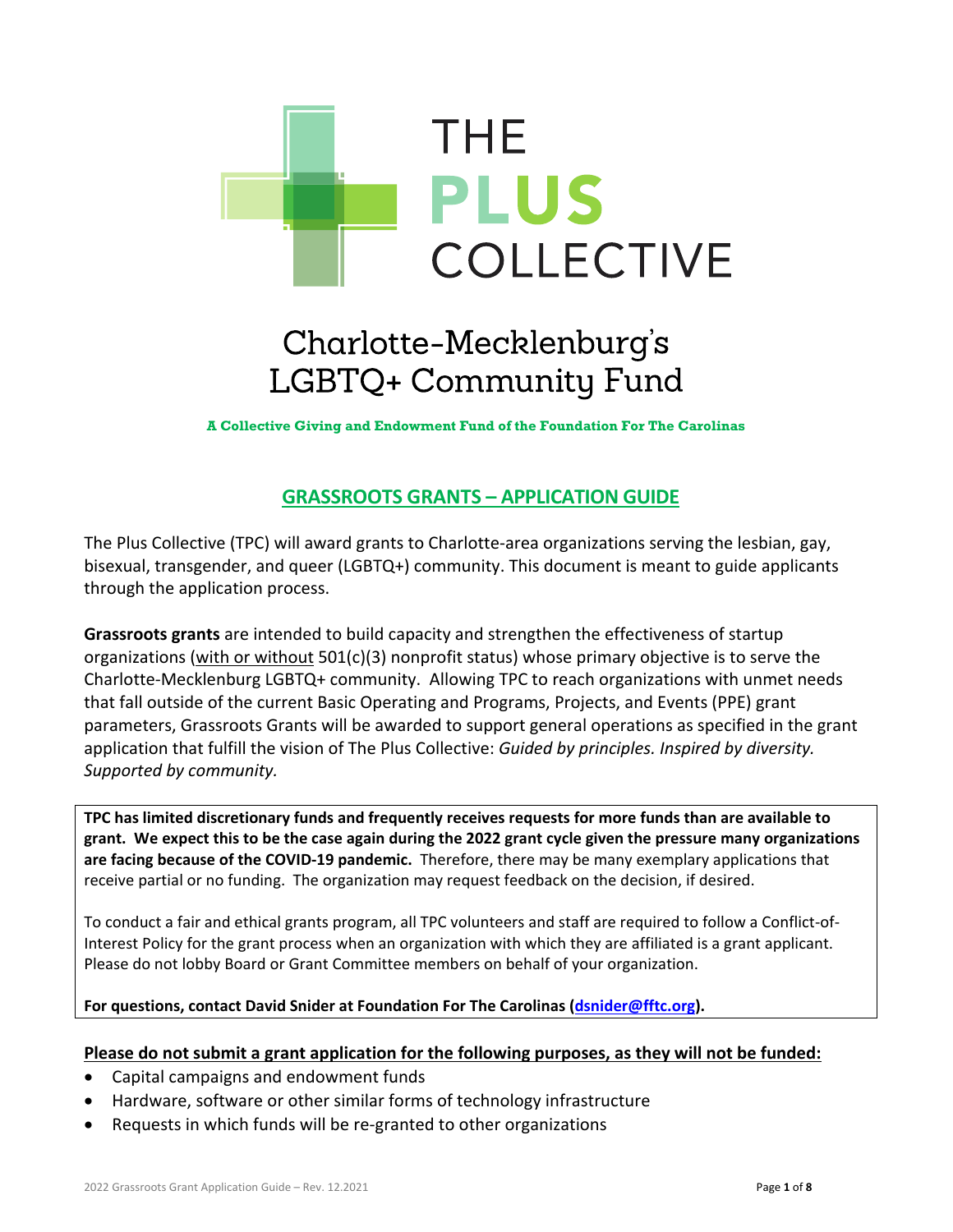- Events from which the proceeds will benefit other organizations
- Debt retirement/deficit funding
- Projects that promote policy advocacy, political activity, or religious views
- Activities occurring prior to grant decision
- Projects that are typically the funding responsibility of federal, state, or local government
- New proposals that duplicate existing or established programs or services
- Strategic planning in "ordinary course of business"
- Publication of books (unless being published to be sold to raise additional funding for the organization)

### **GRANT REQUIREMENTS**

- Grassroots grants cannot exceed \$2,000
- Applicants may apply for ONE Grassroots grant per annual cycle.
- Applications from organizations applying for a second Grassroots grant will be evaluated by these and other criteria established by TPC.
	- $\circ$  The organization's progress toward meeting the mission over the prior period
	- $\circ$  Progress toward self-sufficiency including status of 501(c)(3) application
	- o Success in fundraising over the prior period
	- o Available funds within the parameters set by the TPC Board
- Grassroots grants are only awarded to organizations whose primary objective is to provide services or benefits to the Charlotte-Mecklenburg LGBTQ+ community. Applicant organizations must attest that at least 75% of their services are provided in and at least 75% of their budget is utilized within the Charlotte-Mecklenburg area and must agree to use grant funds solely within Mecklenburg County.
- Grant awards will be made to organizations with or without  $501(c)(3)$  nonprofit status.
- Grassroots applicants with 501(c)(3) status should have received nonprofit designation within the last 12 months.
- Receiving organizations without  $501(c)(3)$  status must partner with an established local organization with 501(c)(3) nonprofit status that will serve as a fiscal sponsor. Please refer to the fiscal sponsor requirements below. The TPC Board of Advisors and Grants Committee reserve the right to request additional information at any time. Failure to respond to requests for additional information may result in denial of the application and/or disqualification from future grant opportunities.
- Applicants are expected to return funds to TPC if the organization is unable to utilize the funds for the purposes specified in the application or by the grant use deadline.
- Previous recipients of TPC's Basic Operating or Projects, Programs & Events (PPE) grants are not eligible to apply for Grassroots grants.

## **FISCAL SPONSOR REQUIREMENTS**

It is the applicant's responsibility to ensure the fiscal sponsor understands and agrees to the following requirements:

• The fiscal sponsor must attest that at least 75% of their own services are provided in, and at least 75% of their budget is utilized within, the Charlotte-Mecklenburg area; and will be required to certify that grant funds were used as outlined in the Grantee's application.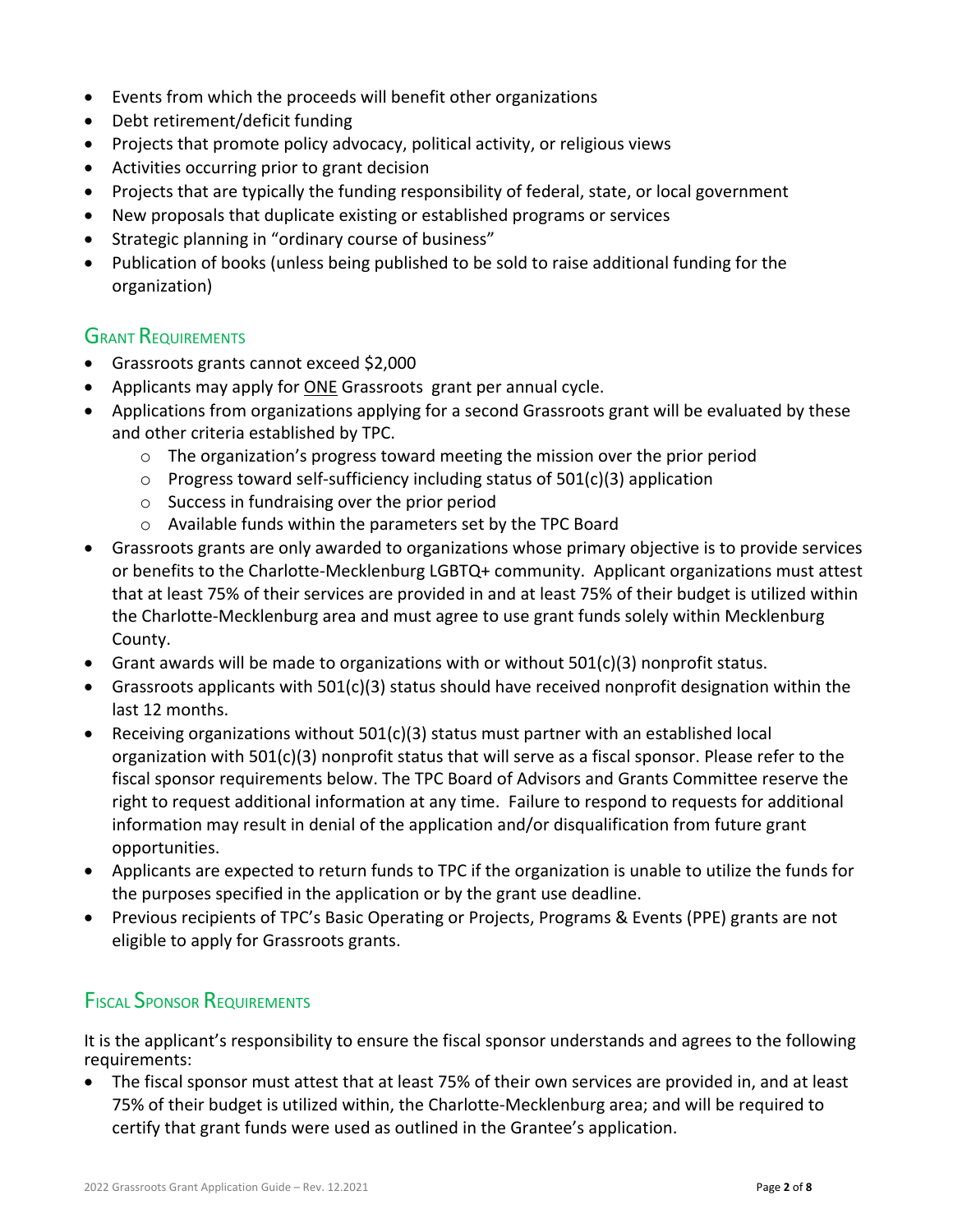- A letter of agreement from the sponsor is required and must be uploaded to the application.
- Additionally, the sponsor must attest to the following.
	- The sponsor organization and its board of directors agree to choose to further its exempt purposes indirectly by giving financial support to the Applicant because the project will advance their charitable goals,
	- The sponsor agrees to have complete discretion and control over the funds and be legally responsible to verify that payments to the project further their tax-exempt purposes. All expenses must be paid directly by the sponsor.
	- The sponsor understands and agrees to being responsible for ensuring completion of timely reports and submission of necessary financial statements to FFTC and understands that failure to ensure timely reporting will also result in a loss of good standing,
	- The sponsor organization ensures the applicant's financial activities will be accounted for as a program of the sponsor for IRS auditing and financial reporting purposes,
	- The sponsor understands that this agreement will be in effect from the date of a grant award until the grant funds are expended and the final report has been submitted and approved by FFTC,

### FUNDING PRIORITIES

Applicant organizations should exemplify TPC's vision: *Guided by principles. Inspired by diversity. Supported by community.* The organizations' services should support the following:

- Building understanding and appreciation, as well as promoting the value of inclusion within the organization's circle of influence, for LGBTQ+ populations.
- Cultivating leadership opportunities for LGBTQ+ people.
- Engaging and including people with diverse backgrounds, sexual orientations, and gender identity in programs, services, and organizational values.

### FUNDING CONSIDERATIONS

As you complete your application, give special consideration to documenting the following criteria which will be used in making grant decisions:

- **Scope of impact**: The organization has a positive impact on its audience and the Charlotte LGBTQ+ community.
- **Nurtures individuals to actualize their potential**: The organization supportsindividuals within the LGBTQ+ community in their personal journey through acceptance, pride, support of community and leadership.
- **Presents a positive image of LGBTQ+ people to the community**: The organization presents a fair and positive understanding of people who are LGBTQ+.
- **Effectiveness**: The organization is effective at providing the services and benefits it offers.
- **Diversity**: The organization engages and includes people from diverse backgrounds.
- **Defined measures**: The organization identifies clear objectives and uses metrics and measures to define a successful outcome.
- **Budget**: The organization's budget presents reasonable costs for services performed and an efficient way to achieve the objectives.
- **Organizational experience**: This organization has the appropriate talent, skills, and experience to execute on its objectives and effectively utilize grant funds.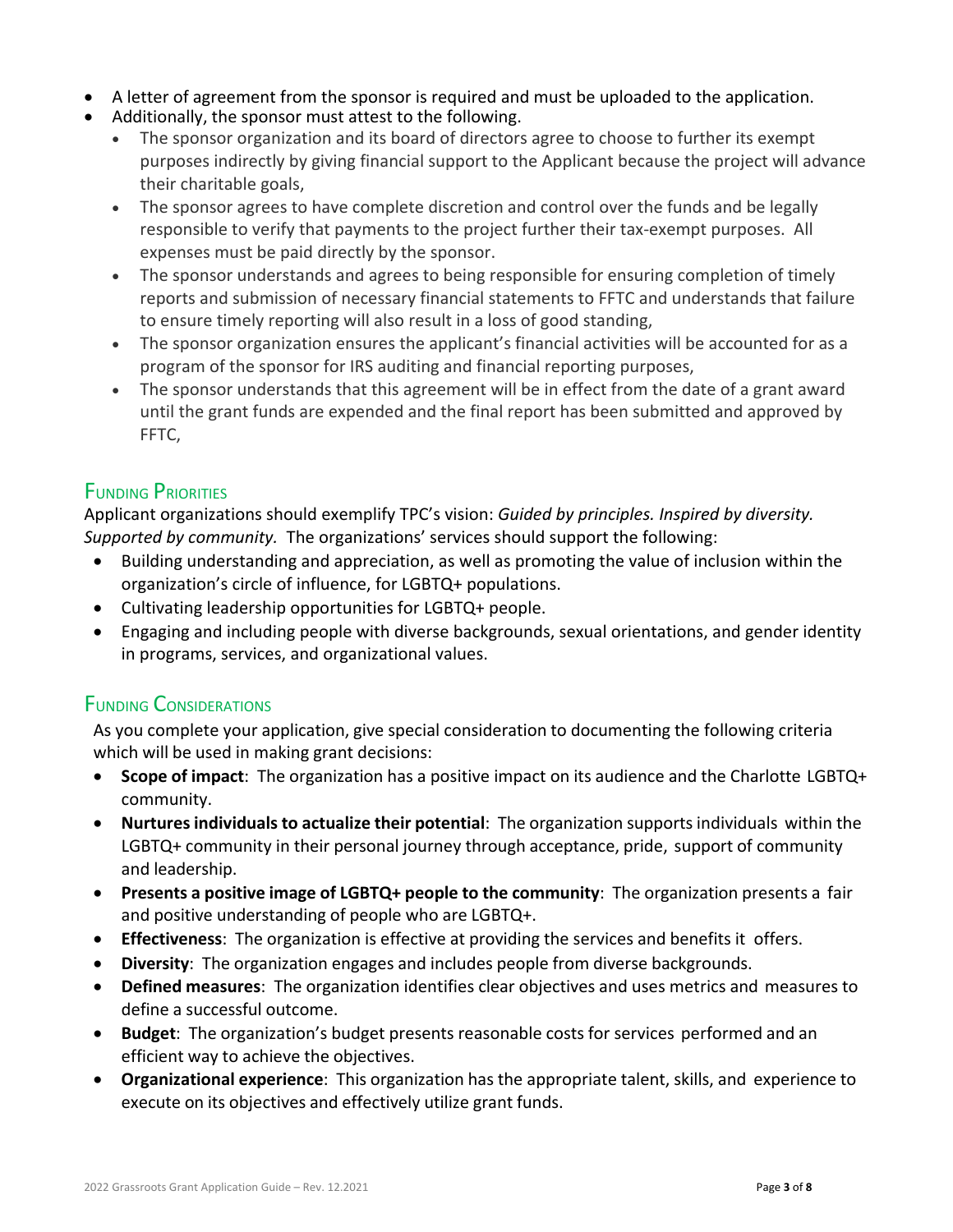### HOW TO APPLY FOR A GRASSROOTS GRANT

- Send a letter of interest including a brief overview of your organization and primary contact information via email to [info@thepluscollective.org](mailto:info@thepluscollective.org)
- A representative from TPC or Foundation For The Carolinas will contact you to discuss next steps.

### **GRANT APPLICATION REVIEW**

- The TPC Grants Committee reviews the application and may meet with applicant organization. If there are questions on an application, a member of the Grants Committee will reach out to the primary contact listed on the application. Please respond promptly to any questions received. **TIP** Share your passion, your
- The Grants Committee makes a funding recommendation to the TPC Board of Advisors. The Board will then make a final funding decision, and the applicant will be notified of the decision.

organization's strengths and how you will make a difference through your work. Differentiate yourself from similar organizations.

# **Before You Begin: Strategies for a Successful TPC Grassroots Grant Application**

## WHERE TO START?

- Clarify your organization's priorities and/or the program's needs before doing anything else. In many cases, this will help you choose the correct application form to submit.
- Know your purpose for submitting the application. Grassroots grants are intended for general operating support.
- If there is already a similar organization or program in the Charlotte-Mecklenburg area, be prepared to discuss the potential impacts in your application. Consider: Does

**TIP**

Do not simply cut and paste from an old application – pay close attention to your dates and details

your organization represent an expansion or duplication of services in your area? How is your organization different or better suited to meet the needs of the LGBTQ+ community?

## PREPARING YOUR APPLICATION

.

- Carefully review the application guidelines, and confirm that the purpose of your program, project, or event aligns with TPC's vision and priorities.
- **Review all application questions before beginning and decide how to use the questions to tell your organization's story.**
- **Be specific and answer the questions in the application thoroughly. The application should stand on its own and include all the information necessary for evaluation without a need for explanation or follow up questions.**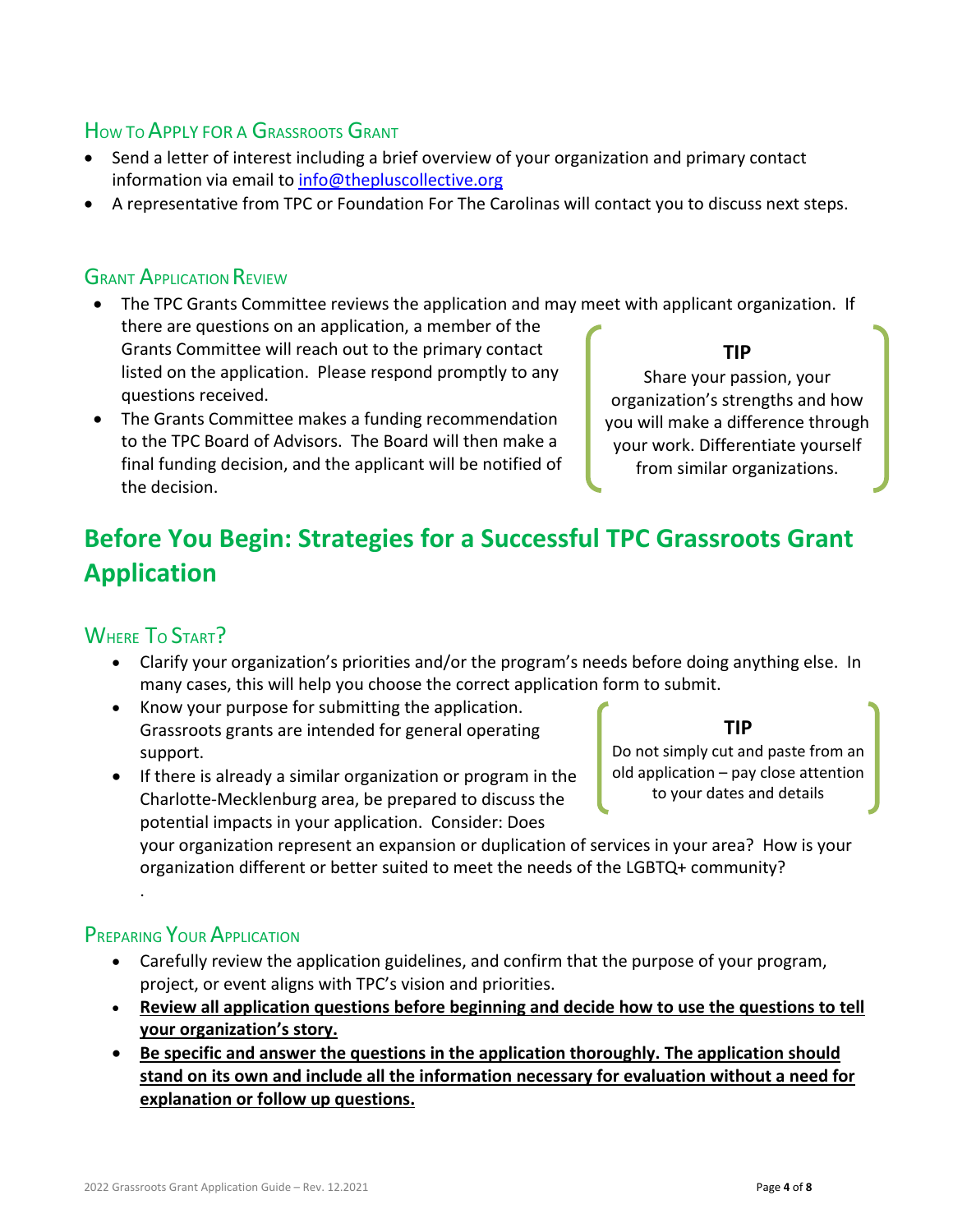- **Identify clearly defined goals and measurements, including quantitative metrics (e.g., numbers, counts, percentages, etc.) that will be used to track progress and measure success**.
- Content from past applications should only be reused when it appropriately answers an application question. **Do not simply copy and paste content from past applications.**

### **TIP**

Almost all funders request at least two fiscal years of financial statements that include budgeted vs. actual dollars. Profit and loss or bank statements alone will not meet this requirement

### ENSURE THE APPLICATION IS COMPLETE

The Foundation For The Carolinas provides a dashboard to help applicants plan ahead for the information that will be required for the application and to help identify missing information.

Generally, the following information is required:

- Basic information on the organization(s):
	- o Mission statement
	- o Legal name or DBA
	- o Federal Tax ID number
- Financial information:
	- o Organization's operating budget
		- i. Include budget vs. actual dollars and total income and expenses for the fiscal year, including salaries and other overhead expenses whenever possible. **Use the example provided below and ensure that all information is provided. Failure to provide the requested information in the proper format may result in your application being denied.**
		- ii. Include a breakdown of the organization's income sources (e.g., board contributions, member dues, individual donations, corporate sponsorships, foundation grants, ticket sales, etc.).
		- iii. Include an explanation for any substantial changes in income or expenses year over year and how the organization is addressing the changes.
- Narrative or needs statement: Knowing your organization's priorities or your programmatic needs before beginning will help with this section. Describe not only why your organization is requesting support from TPC, but also **how and why it aligns with TPC's priorities**.
	- o Be clear and succinct in your responses.
	- o Identify the problem to be addressed and the needs to be met with the funding. What unique service(s) would the community be deprived of if funding is not received? Provide supporting data whenever possible.
	- o Describe the objectives, activities, strategies, staffing, partners and timelines, and explain how the design will enable you to address the problem or need.
	- o Consider specifying your plans for ongoing progress at the termination of the grant, particularly if operating expenses are projected to increase and/or if overall funding for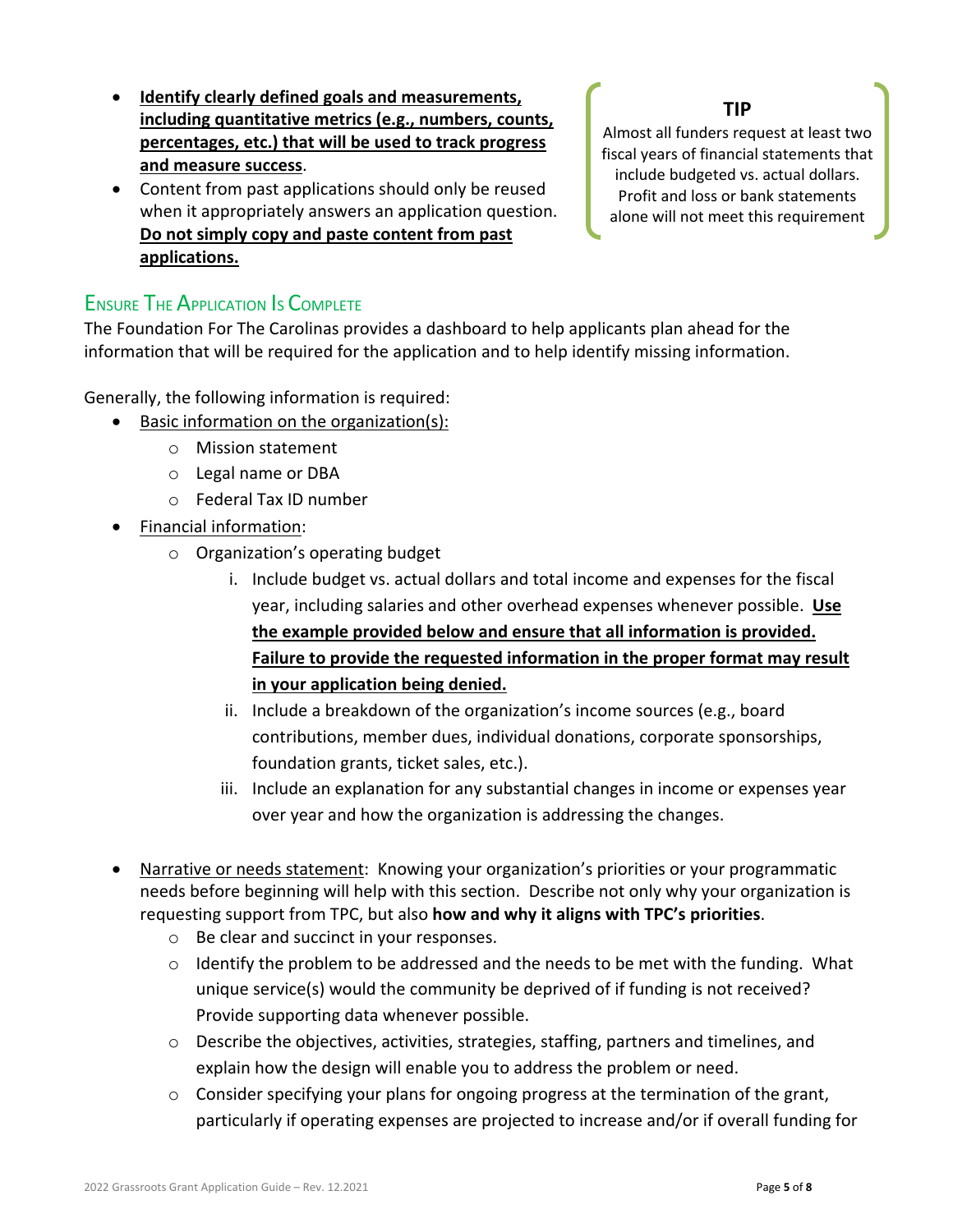the organization has or is expected to decrease. List other financing sources or strategies that are being sought or developed.

- Goals and metrics: What does the organization plan to achieve? Describe the goals and overall impact of the organization, and **include quantitative metrics (e.g., numbers, counts, percentages, etc.) that will be used to track progress and measure success** of the organization. Be specific and minimize subjectivity wherever possible.
- Attachments: Budgets, IRS 501(c)(3) determination letters, NC Solicitation License letters, Board of Director and/or staff list, letters of support from project partners (if applicable), etc.
	- o Current fiscal year budget and year-to-date (YTD) actual results should include the following information: income/expense category, annual budget, YTD actuals.
	- $\circ$  Prior two fiscal years' budget compared to actual results including the following information: income/expense categories, annual budget, yearend actuals, variance (+/-).
	- o **Use the example provided below and ensure that all information is provided. Failure to provide the requested information in the proper format may result in your application being denied.**
	- $\circ$  Board and staff list should provide the office held for board members and titles for staff members.

# TEMPLATE FOR PROVIDING ORGANIZATION'S OPERATING BUDGET

Below is a sample template for providing financial information for your organization's operating budget. You are required to provide financial information for your organization in a budget vs. actual format such as this for your two previous fiscal years, and your current fiscal year. You may also consider providing the projected budget for your coming fiscal year. A few tips on presenting your financials are as follows:

- **Clearly label your period of performance for the budget information you are providing. Is it a whole fiscal year, or in the case of the current year, is it less than a complete year?**
- **Current fiscal year budget and year-to-date (YTD) actual results should include clearly labeled period of performance, income/expense category, annual budget, YTD actuals.**
- **Prior two fiscal years' budget compared to actual results should include clearly labeled period of performance, income/expense categories, annual budget, year-end actuals. You may also include variance (+/-) information.**
- **Logically group your revenue and expense categories so that reviewers can clearly understand your income sources and expenditures.**
- **Do not present your financial information by month.**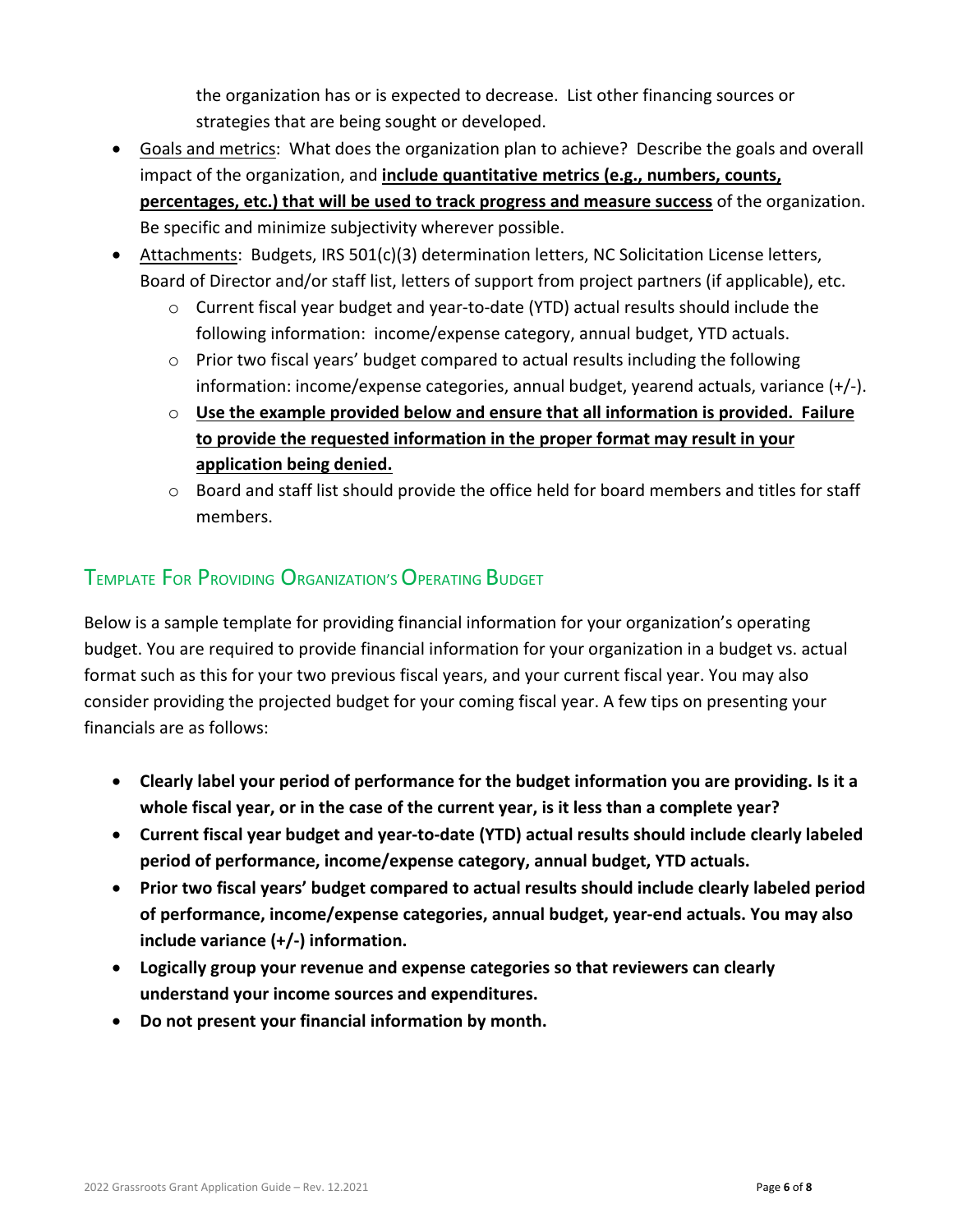# **Your Nonprofit Name Here**

**Sample Budget vs. Actual**

**July 1, 2020 - June 30, 2021**

|                                                                 | <b>Total</b>     |    |               |  |
|-----------------------------------------------------------------|------------------|----|---------------|--|
|                                                                 | <b>Actuals</b>   |    | <b>Budget</b> |  |
| <b>Revenue</b>                                                  |                  |    |               |  |
|                                                                 |                  |    |               |  |
| <b>Earned Revenue</b>                                           |                  |    |               |  |
| <b>Ticket Sales</b>                                             | 14,289.00        |    | 17,000.00     |  |
| <b>Product Sales</b>                                            | 5,175.26         |    | 6,000.00      |  |
| <b>Total Earned Revenue</b>                                     | \$<br>19,464.26  | \$ | 23,000.00     |  |
|                                                                 |                  |    |               |  |
| <b>Contributed Support</b><br><b>Contributions - Individual</b> | 20,000.00        |    | 25,000.00     |  |
| <b>Contributions - Corporate</b>                                | 7,825.52         |    | 10,000.00     |  |
| <b>Grants</b>                                                   | 50,000.00        |    | 45,000.00     |  |
| <b>Fundraising Events</b>                                       | 20,000.00        |    | 17,000.00     |  |
| <b>Total Contributed Support</b>                                | \$<br>97,825.52  | \$ | 97,000.00     |  |
| <b>Total Revenue (Earned + Contributed)</b>                     | \$<br>117,289.78 | \$ | 120,000.00    |  |
|                                                                 |                  |    |               |  |
| <b>Expenditures</b>                                             |                  |    |               |  |
|                                                                 |                  |    |               |  |
| <b>Administrative Expenses</b>                                  |                  |    |               |  |
| <b>Salary &amp; Benefits</b>                                    | 53,840.00        |    | 46,455.00     |  |
| <b>Insurance</b>                                                | 926.00           |    | 2,200.00      |  |
| <b>Postage &amp; Supplies</b>                                   | 656.22           |    | 300.00        |  |
| <b>Technology/Website</b>                                       | 700.00           |    | 652.00        |  |
| <b>Other Administrative Expense</b>                             | 628.00           |    | 1,300.00      |  |
| <b>Total Administrative Expenses</b>                            | \$<br>56,750.22  | \$ | 50,907.00     |  |
|                                                                 |                  |    |               |  |
| <b>Marketing &amp; Development Expense</b>                      |                  |    |               |  |
| <b>Advertising &amp; Printing</b>                               | 5,125.58         |    | 6,000.00      |  |
| <b>Fundraising Expense</b>                                      | 201.15           |    | 500.00        |  |
| <b>Total Marketing &amp; Development Expense</b>                | \$<br>5,326.73   | \$ | 6,500.00      |  |
| <b>Equipment Expense</b>                                        |                  |    |               |  |
| <b>Equipment</b>                                                | 7,716.03         |    | 15,000.00     |  |
| <b>Total Equipment Expense</b>                                  | \$<br>7,716.03   | \$ | 15,000.00     |  |
|                                                                 |                  |    |               |  |
| <b>Program Expense</b>                                          |                  |    |               |  |
| <b>Counseling</b>                                               | \$<br>23,500.00  | \$ | 25,000.00     |  |
| <b>Youth Support Group</b>                                      | \$<br>5,930.00   | \$ | 4,400.00      |  |
| <b>Total Program Expense</b>                                    | \$<br>29,430.00  | \$ | 29,400.00     |  |
|                                                                 |                  |    |               |  |
| <b>Occupancy Expense</b>                                        |                  |    |               |  |
| <b>Rent</b>                                                     | 17,000.00        |    | 16,000.00     |  |
| <b>Total Occupancy Expense</b>                                  | \$<br>17,000.00  | \$ | 16,000.00     |  |
| <b>Total Expenditures</b>                                       | \$               |    |               |  |
|                                                                 | 116,222.98       | \$ | 117,807.00    |  |
| <b>Net Revenue</b>                                              | \$<br>1,066.80   | \$ | 2,193.00      |  |
|                                                                 |                  |    |               |  |